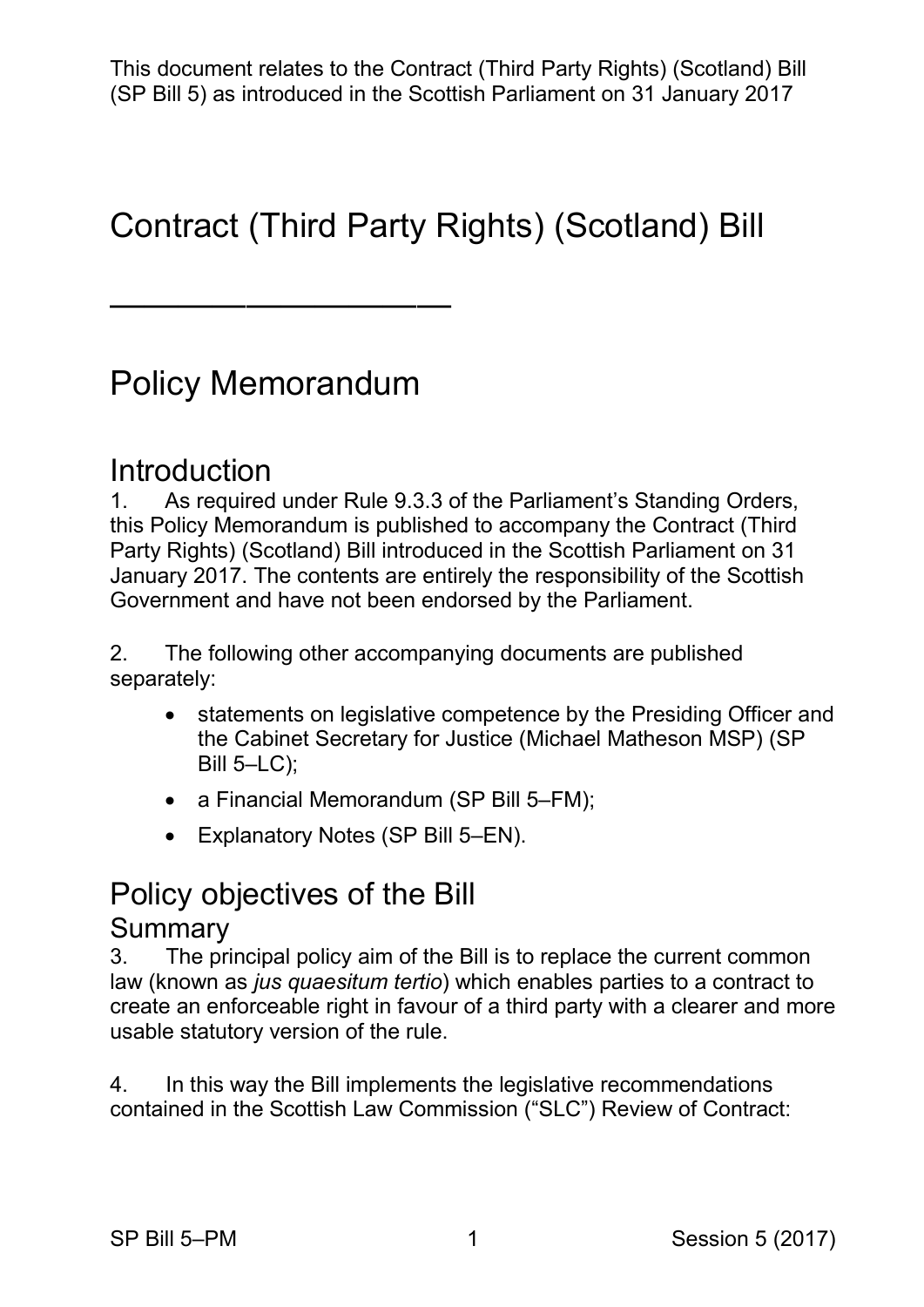published as part of the SLC's review of contract law.<sup>[2](#page-1-1)</sup> Greater detail as to the legal and practical issues which informed the Bill are set out in the Report and also in the preceding SLC Discussion Paper on Third Party Report on Third Party Rights (SLC No 245; July 2016)<sup>1</sup>. The Report was Rights in Contract (DP No 157; March 2014) [3](#page-1-2), both of which are available on the SLC's website.

### Scottish Government National Outcomes

 5. The proposals in the Bill and SLC Report are in line with the Scottish Government's National Outcomes, $4$  which form part of the Government's National Performance Framework that:<sup>5</sup>

 "We live in a Scotland that is the most attractive place for doing business in Europe."[6](#page-1-5)

 the criticisms that it is not currently fit for purpose. In turn this will encourage the use of Scots law. 6. The Bill will make the law up-to-date and more flexible, addressing

## Policy for the Global Economy

 One consequence of the Bill may be that greater use of Scots law in this 7. In updating the law the Bill will ensure it is more useful to business. area could provide a boost to Scotland's economy.

# Background<br>8. In 2010 the

 the Draft Common Frame of Reference: Principles, Definitions and Model In 2010 the SLC decided to carry out a review of contract law against

<span id="page-1-0"></span>-[1http://www.scotlawcom.gov.uk/files/2014/6850/9379/Review\\_of\\_Contract\\_](http://www.scotlawcom.gov.uk/files/2014/6850/9379/Review_of_Contract_Law_-_Report_on_Third_Party_Rights_No_245.pdf)  Law - Report on Third Party Rights No 245.pdf

<span id="page-1-1"></span> [the-draft-common-frame-of-reference-dcf/](http://www.scotlawcom.gov.uk/law-reform-projects/contract-law-in-light-of-the-draft-common-frame-of-reference-dcf/) [2http://www.scotlawcom.gov.uk/law-reform-projects/contract-law-in-light-of-](http://www.scotlawcom.gov.uk/law-reform-projects/contract-law-in-light-of-the-draft-common-frame-of-reference-dcf/)

<span id="page-1-5"></span> [ness](http://www.scotland.gov.uk/About/Performance/scotPerforms/outcome/business)  [http://www.scotland.gov.uk/About/Performance/scotPerforms/outcome/busi](http://www.scotland.gov.uk/About/Performance/scotPerforms/outcome/business) 

<span id="page-1-2"></span><sup>3</sup> [http://www.scotlawcom.gov.uk/files/8013/9592/4224/DP\\_TSO.pdf](http://www.scotlawcom.gov.uk/files/8013/9592/4224/DP_TSO.pdf) 

<span id="page-1-3"></span><sup>&</sup>lt;sup>4</sup> http://www.scotland.gov.uk/About/Performance/scotPerforms/outcome<br><sub>5</sub>

<span id="page-1-4"></span> <http://www.scotland.gov.uk/About/Performance/scotPerforms/NPFChanges> 6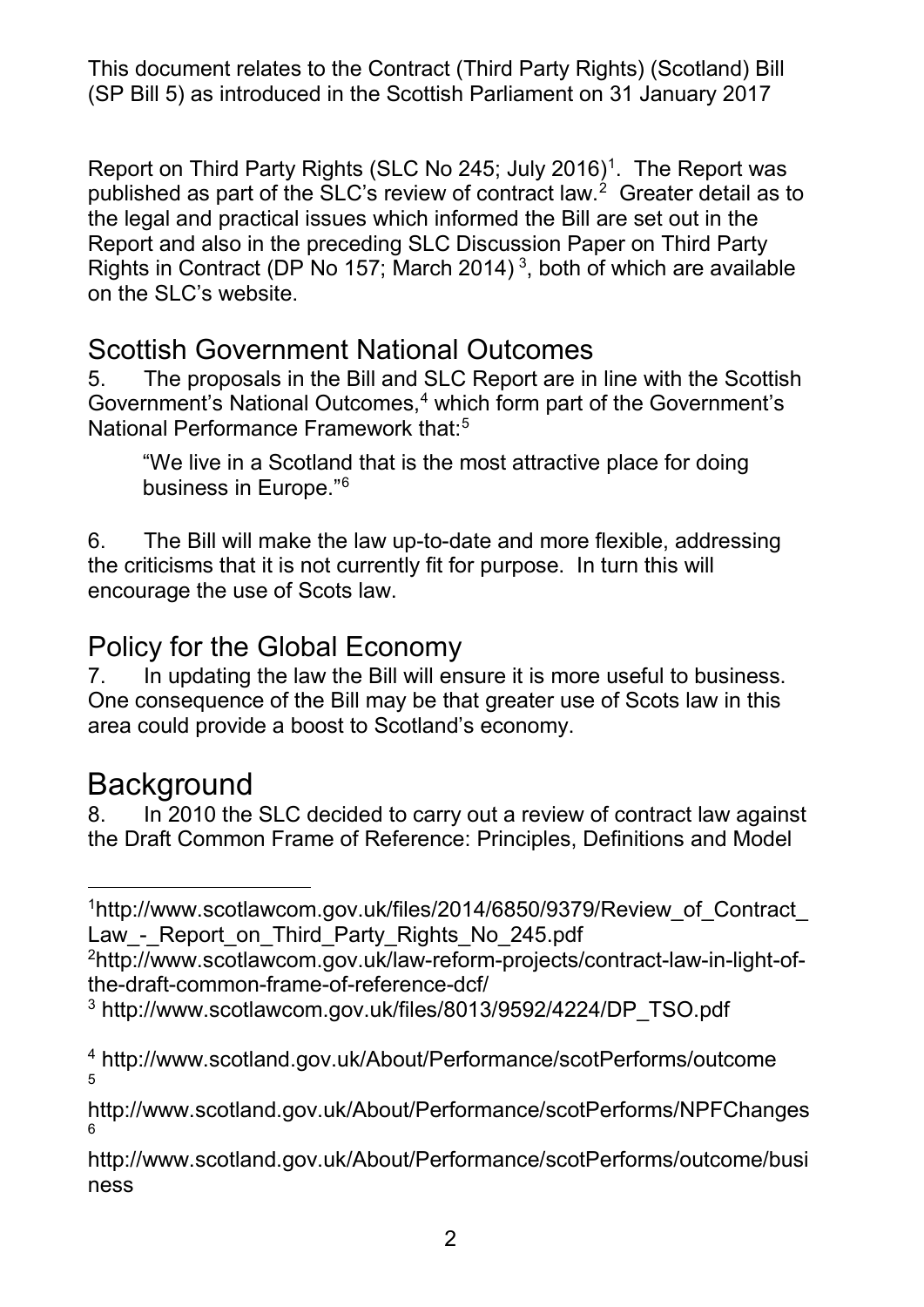Rules of European Private Law (the DCFR). In effect the intention is to use from across the European Union, as a benchmark against which to check the DCFR, which has the benefit of a wide base of comparative research the fitness of Scots law in certain areas.

 9. The law on third party rights is one of the discrete areas where this approach has been applied. The rationale for using the DCFR was not only to gauge Scots law against what is said to be a modern statement of the needs to be regarded throughout the world as being of a high quality. This was an important consideration of Scottish Ministers when they agreed the best rules in contract law, but also to ensure that given the economic significance of contracts, whether at a private or business level, Scots law work programme of the SLC in this area.

 10. The ability to create third party rights is important. There are many reasons for third party rights to be created and these apply to individuals as much as to business. For example:

- • Booking a family holiday for oneself it may be beneficial for family members other than the person who booked the holiday to be able to enforce rights under the contract;
- Taking out life insurance the proceeds of which are payable to another person – it would be of value to the third party beneficiary to be able to enforce terms of the insurance policy in their favour;
- all of the companies in the group to be covered again, it may be helpful if group companies who are not party to the IT contract are • A company within a group taking out an IT contract where it wants able to sue, for example, in relation to losses suffered as a result of any breach of the contract.

 11. In everyday life and in business, it can therefore be very helpful to individuals and businesses and help to ensure that a loss does not fall into the 'black hole' of non-liability.  $\,$  The SLC cites the example $^7$  $^7$  of the  $\,$  difficulties created in construction contracts where the company who has suffered a loss has no right to sue: create third party rights. They can provide important protections for

<span id="page-2-0"></span> $\overline{a}$ <sup>7</sup> Scottish Law Commission Discussion Paper Op Cit Page 43, paragraph 3.11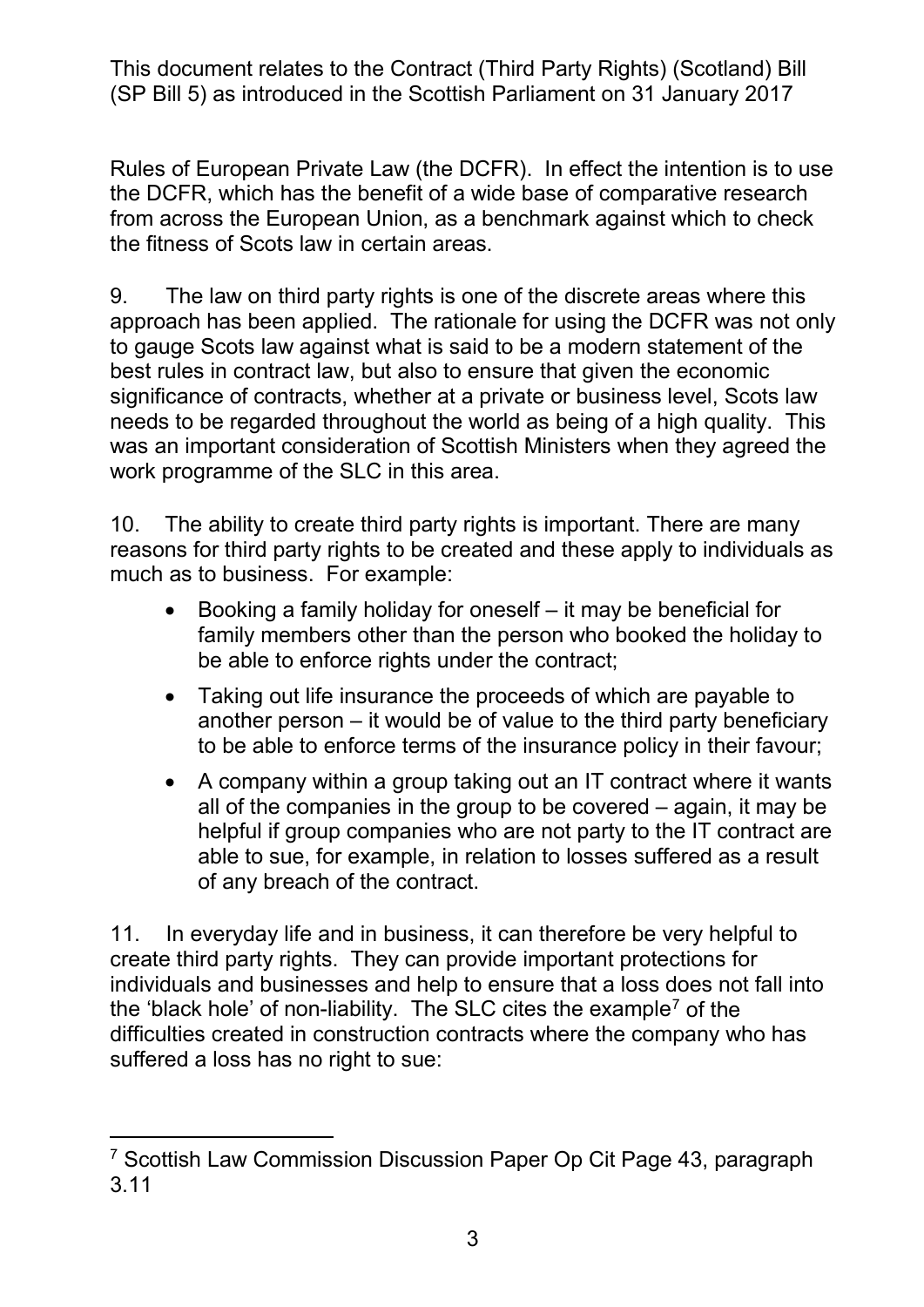contracts with a construction firm (C) to build or carry out repairs for defectively, causing loss. The loss however is not incurred by A – the party with the right to sue C for a breach of contract – but by B, the building owner. B's loss is therefore not recoverable in contract, nor England). On the other hand A, the party with the right to sue for breach of contract has no loss for which it can recover damages. The "The typical scenario has been where one company in a group (A) another company in the group (B). The work is undertaken being economic in nature, is it recoverable in delict (or tort, in 'black hole' is that the party with the loss has no right, while the party with the right has no loss."

 12. The solution is to ensure that the principal contract identifies a third party and makes it clear that the parties to the contract intend that the identified third party is entitled to a contractual remedy for defective performance.

of provision in the contract itself". 13. As the SLC Discussion Paper points out: "Every Western codified system of contract law since the French Code Civil in 1804 has recognised that third parties may have rights under other parties' contracts as a result

 jurisdictions have already reformed and Scotland is in danger of falling behind. In jurisdictions where third party rights were not recognised and legislated. In other jurisdictions where third party rights were recognised the 14. This is an area of the law which is ripe for reform. Many other the doctrine of privity prevailed, such as England and Wales, Hong Kong, Singapore, New Zealand and some Australian states, they have now laws have been updated and clarified (for example in France in 2016).

 certainty. The absence of confidence in the law as it stands amongst Scots legal systems should aspire to meet the needs of those who live under them and Scots law is no different in this regard. The current uncertainty 15. The Bill will promote the use of Scots law and enhance legal law practitioners means that English law is sometimes chosen in place of Scots law to govern transactions that are otherwise Scottish in nature<sup>[8](#page-3-0)</sup>. All

<span id="page-3-0"></span><sup>8</sup> SLC Business Regulatory Impact Assessment

 $\overline{a}$ 

 [\\_Report\\_on\\_Third\\_Party\\_Rights\\_No\\_245.pdf](https://www.scotlawcom.gov.uk/files/8114/6857/7407/Business_and_Regulatory_Impact_Assessment_-_Review_of_Contract_Law_-_Report_on_Third_Party_Rights_No_245.pdf) page 12 https://www.scotlawcom.gov.uk/files/8114/6857/7407/Business\_and\_Regul atory Impact Assessment - Review of Contract Law -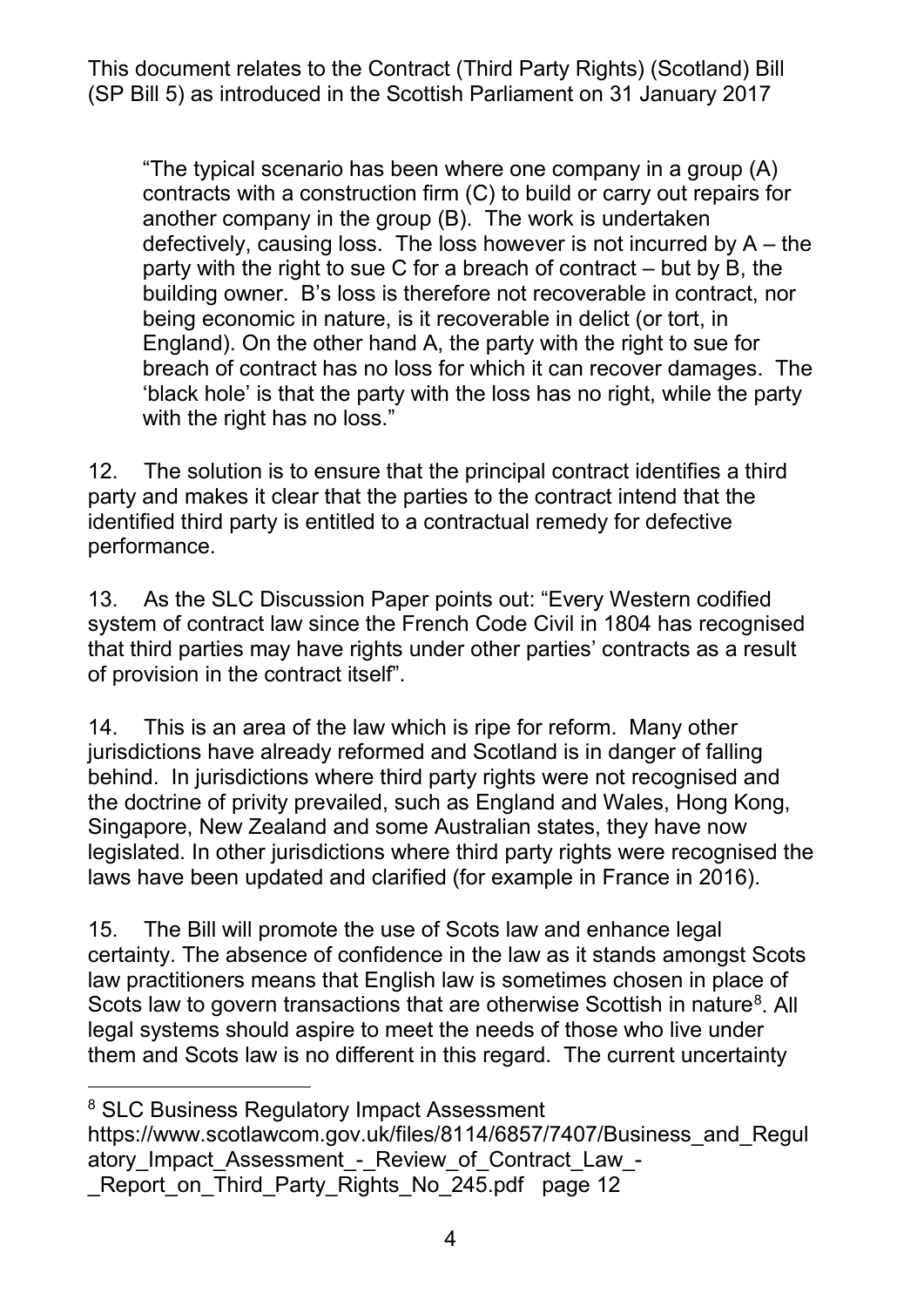over third party rights and lack of flexibility damages the reputation of Scots law by limiting its use. A clear, positive and readily accessible statement of the law in a short statute will improve the standing and value of Scots law domestically and internationally, given the multi-jurisdictional nature of many of the transactions in which contracts are created.

 16. Importantly, the provisions in the Bill set out in general terms the default position. Contracting parties are free to make express provisions to the contrary.

### The current law in Scotland

#### Jus Quaesitum Tertio

 not recognised at all. But in Scotland, the concept of third party rights has existed for many centuries. As far back as 1591 in the case *Wood v Moncur*[9](#page-4-0) the court found that a provision in favour of a third party in a contract relating to an exchange of heritable property could be invoked by the third party despite recognising that they were not a party to the 17. As noted above, in some jurisdictions third party rights are (or were) contract.

 18. Third party rights in Scots law were first termed *jus quaesitum tertio*  by Stair (one of the institutional writers) back in the 17<sup>th</sup> century and that term is still used today. It has the literal meaning of 'right acquired by a third party'.

 19. For a third-party right to be in existence, the current law requires that the contracting parties intended to benefit the third party and that the right must be constituted irrevocably.

 has been the subject of some criticism on the basis that it is inflexible and does not meet modern standards. The SLC noted that the law on *jus quaesitum tertio* has 'often become clouded' with other areas of the law such as assignation, trusts and donation because they share some 20. However, this common law doctrine is rarely used in Scotland and

<span id="page-4-0"></span><sup>-</sup><sup>9</sup> (1591) Mor 7719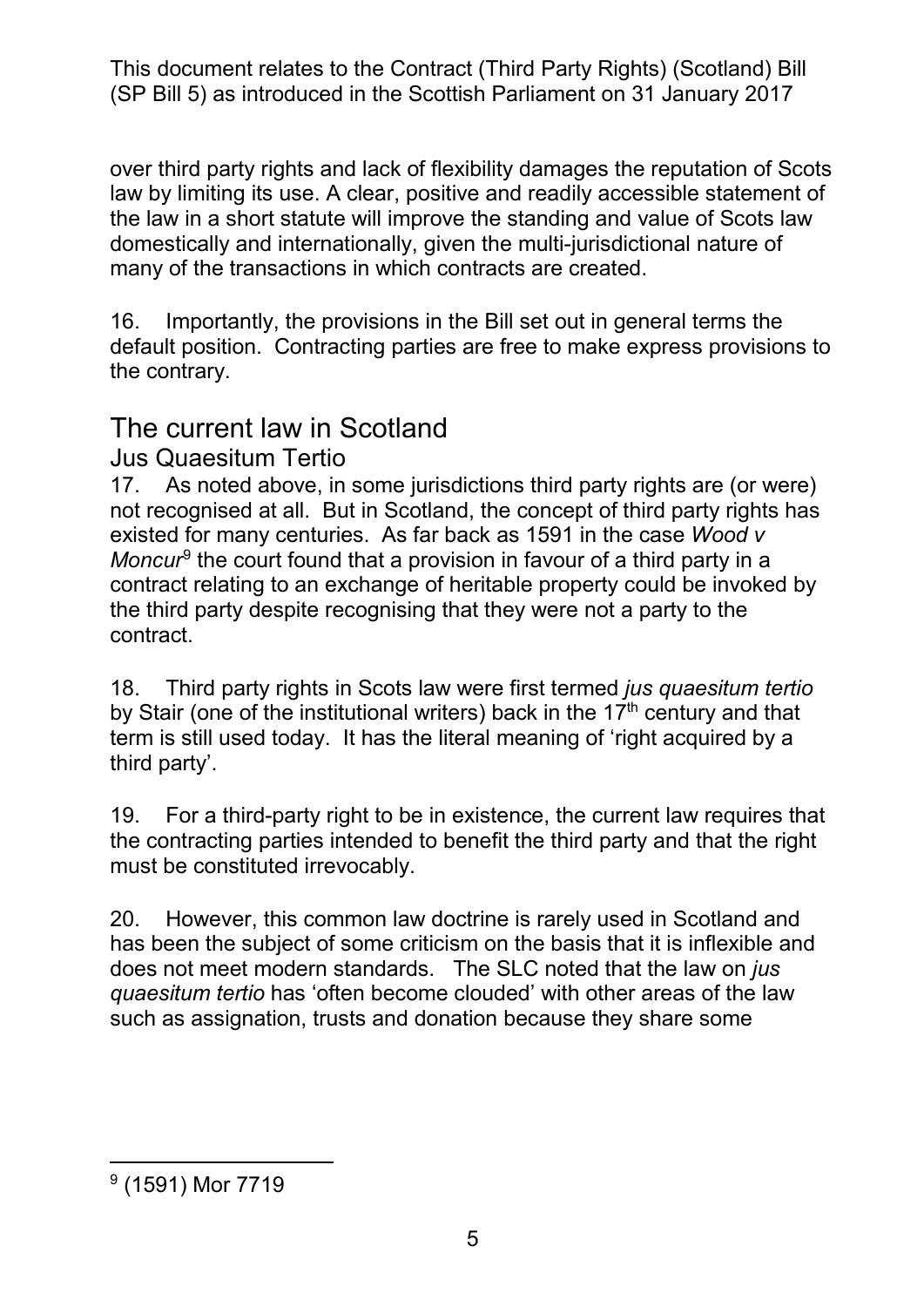similarities. It has been reported that instead, the preferred option in Scotland is for the use of English law on contract or collateral warranties.<sup>10</sup>

 and Wales through the Contracts (Rights of Third Parties) Act 1999 ("the 1999 Act") has influenced the development of this Bill because at least current Scots law in this area, the 1999 Act is not an off the peg solution for 21. It is worth noting however that whilst the reform of the law in England some Scottish commercial lawyers regard it as holding advantages over Scots law as it introduced third party rights into a jurisdiction where they previously did not exist. This is not the case in Scotland.

 22. It is therefore clear that this is an area where reform is highly Scots law in commercial transactions but will also keep Scots law fit for desirable. Reform will not only remove a practical barrier to the use of purpose by ensuring it is flexible enough to deal with modern day expectations.

# Contract (third party rights) (Scotland) Bill **Overview**

-

23. rights in Scotland. The existing common law rule will be abolished. By way of an overview the Bill: The Bill establishes a statutory basis for the operation of third party

- • sets out the circumstances in which a person who is not a party to of the contracting parties will do, or not do, something for the a contract acquires a third-party right under it. The 'right' provided is to enforce or otherwise invoke an undertaking that one or more person's benefit;
- right, subject to exceptions set out in the Bill; • affirms that contracting parties can modify or cancel a third-party

<span id="page-5-0"></span> [paper?cc\\_lang=en](http://www.cms-lawnow.com/ealerts/2014/04/third-party-rights-in-scotland-scottish-law-commission-discussion-paper?cc_lang=en) 9 April 2014. Collateral warranties are usually contractors. They are typically used in construction scenarios. 10 Article in Lawnow.co[mhttp://www.cms-lawnow.com/ealerts/2014/04/third](http://www.cms-lawnow.com/ealerts/2014/04/third-party-rights-in-scotland-scottish-law-commission-discussion-paper?cc_lang=en)[party-rights-in-scotland-scottish-law-commission-discussion](http://www.cms-lawnow.com/ealerts/2014/04/third-party-rights-in-scotland-scottish-law-commission-discussion-paper?cc_lang=en)documents ancillary to the main contract which provide a third party with a right to the performance of an obligation on the part of one of the main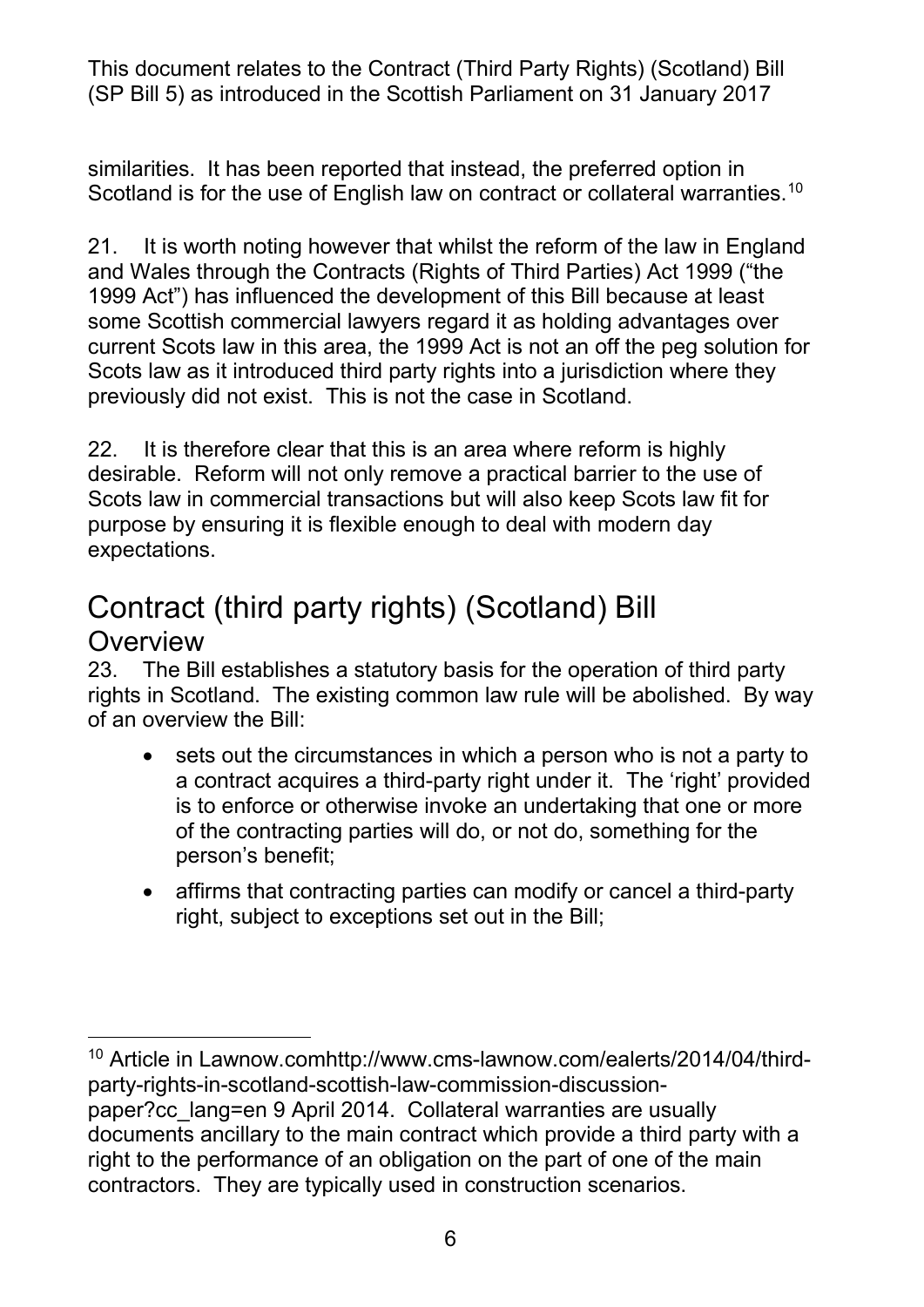- • provides a third party with the same remedies that would be contained in the contract to the contrary; available to a contracting party unless there is express provision
- • provides contracting parties with the same defences against third party claims that they would have had against any other contracting party's claim where the defence is relevant to the contained in the contract to the contrary; undertaking being enforced, unless there is express provision
- $\bullet$ • provides a mechanism whereby any arbitration agreement between the contracting parties can operate in respect of third party rights;
- expressly or implicitly, (the effect of such a renunciation being that • enables a third party to renounce their third-party right either the right is extinguished);
- after 5 years under the Prescription and Limitation (Scotland) Act • confirms that a third-party right is an obligation which prescribes 1973.

#### Identification of a third party

 but at the time of agreeing the contract the employer is not aware of the 24. Under the existing law a third party must be identifiable in the contract – whether this is by name or by description (for example, by being a member of a group or class). Practically speaking it is useful for a contract to be capable of being concluded without knowing exactly who the third party might be. For example, an employer may contract with a letting company for the provision of rented accommodation for their employees names of any employees who may be placed in the accommodation.

 25. It therefore makes practical sense for this position to continue to be the law and the Bill makes provision to that effect.

 existence at the time of the contract being concluded. For example the contract may give rights to children but one child is not yet born, or to use one of the examples set out in paragraph 10 above, rights may be may not yet be formed. The current law enables third party rights to be provided in these circumstances and the Bill will enable this facility to continue. In doing so it removes the possibility that an undertaking in 26. Similarly, it is currently the case that a third party need not be in conferred on all companies within a group but a company within the group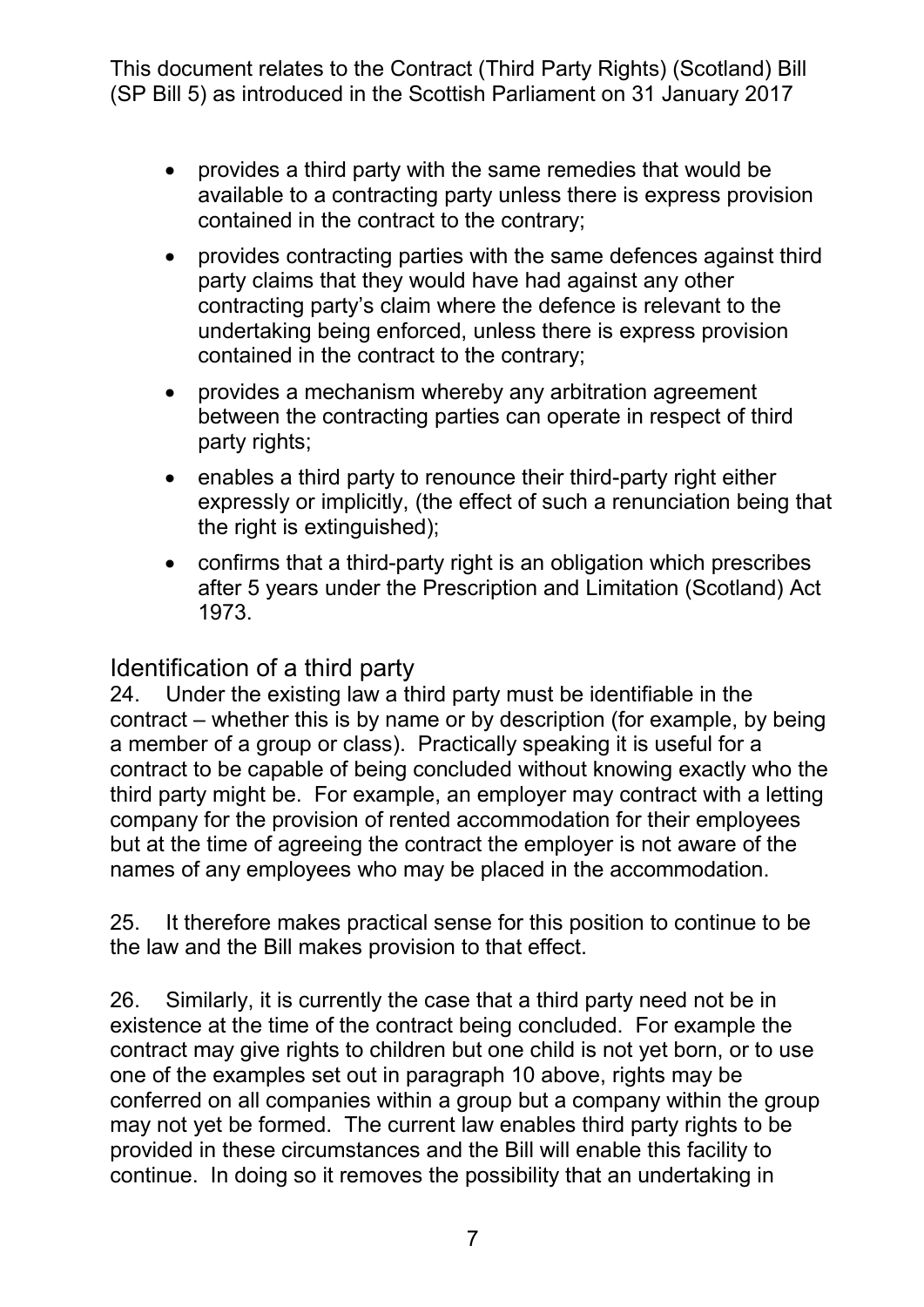favour of a non-existent person could be found to be void as a result of uncertainty.

 27. Aligned to this is the question of whether or not a person who existed at the time the contract was made, but who did not belong to the class of entitled to the right should they subsequently become a member of the class of person referred to. So as before if a contract provides rights for employees of a given company, when an individual takes up employment with that company they would become entitled to the right. person being provided with a right under the contract, could become

 28. Although the SLC was of the view that there is nothing in the current law to prevent this, consultees to its Discussion Paper regarded such a provision as desirable. The Bill therefore achieves this and places the matter beyond doubt.

#### Intention

 29. A critical part of the current law is the requirement for contracting parties to intend to confer a right on a third party. In effect this is the basis for the existence of a third-party right. It is simply not enough for a contract to merely refer to a third party - there must be a clear intention. Nor is an interest in a contract sufficient to give the interested third party a right.

 obvious ways in which contracting parties are able to demonstrate their 30. In terms of what constitutes intention, there will of course be some intent – delivery of the document to the third party being one method.

But there are also other means by which 'intention' may be assessed. 31. But there are also other means by which 'intention' may be assessed.<br>For example, letting the third party know about the undertaking informally and verbally; or taking out an advertisement or some other form of publicity to notify third parties of their rights.

 32. The SLC therefore recommended that there should be 'no general requirement of formal writing for the constitution of a third party right'. The party is not necessary for a right to be constituted and whilst the SLC Bill makes it clear that delivery, intimation or communication to the third considers that this is probably the current law, the Bill will place the matter beyond doubt.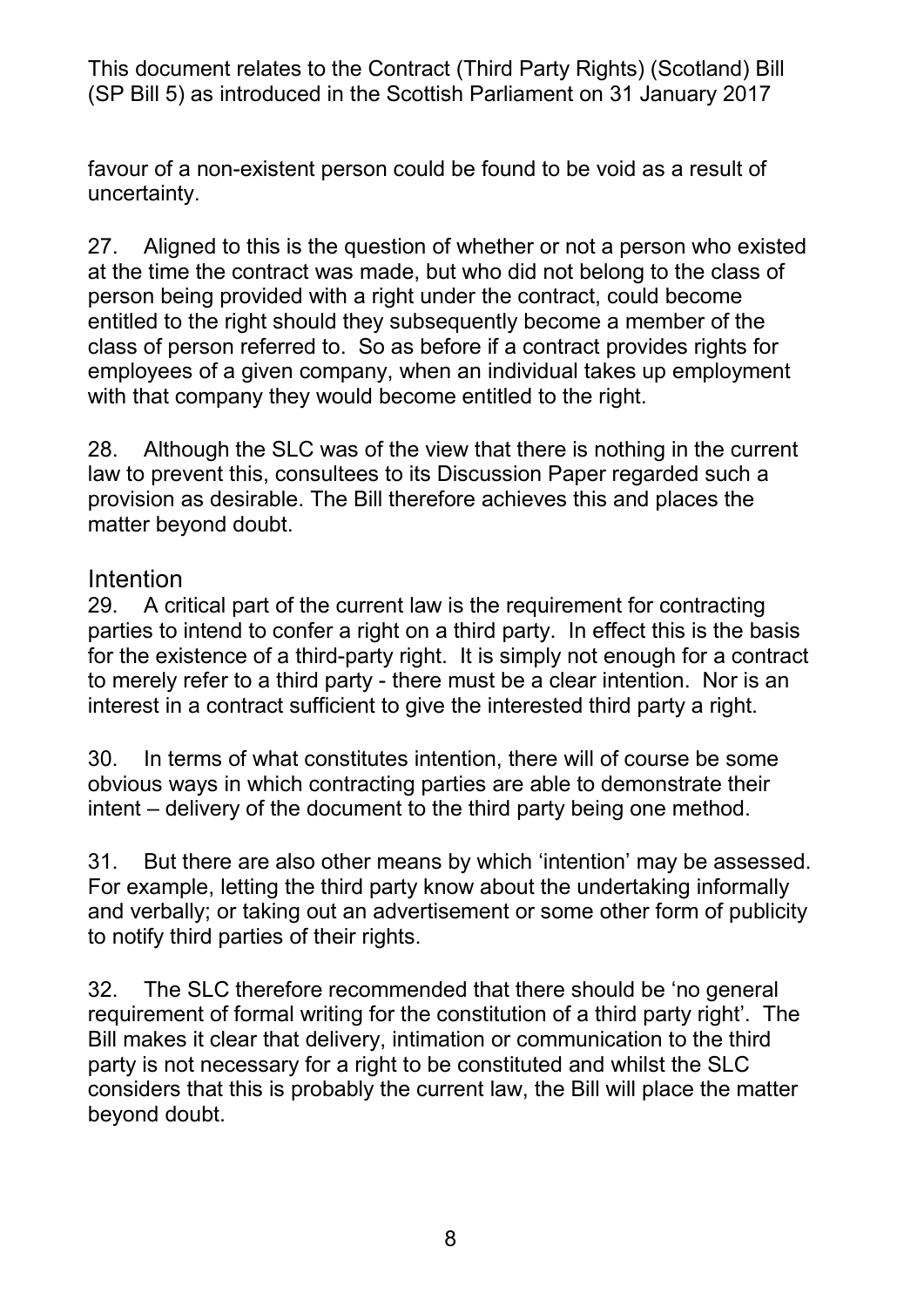33. It is already possible in Scotland to create a third-party right by implication and the Bill will not change the law here. In terms of whether or not a third-party right has been implied, this should be left to the ordinary rules of interpretation and implication for voluntary obligations.

#### **Irrevocability**

 34. As already mentioned, for a third-party right to be in existence, the current law requires that the right must be irrevocable. So when the contract is formed, assuming that the criteria are in place for the creation of change the third-party right. This is at odds with the ability of the contracting parties themselves to modify, cancel or otherwise amend the a *jus quaesitum tertio,* the contracting parties are unable to withdraw or terms of the contract.

 35. The pivotal case is *Carmichael v Carmichael's Executrix*[11](#page-8-0) which dealt with an insurance policy taken out by a father for his son, where until When the son died, prior to taking on the payment of the premiums himself due, there were competing demands from the father and the executrix of In the House of Lords ruling it was determined that there was an succeeded in her claim. Lord Dunedin set out a non-exhaustive list of the the age of the son's majority the premiums were paid for by the father. but having indicated his willingness to do so when the next payment was the son's will (his aunt, the sole beneficiary) for the proceeds of the policy. enforceable right under an irrevocable contract and the executrix ways in which a contract can be made to be irrevocable.

 extinguish after it has been created can be problematic. Over many years, future events and runs counter to commercial flexibility and the facilitation of business transactions. 36. It is easy to see why a right which is very difficult to amend or this issue is one which has attracted criticism. The current law does not provide the necessary flexibility for parties dealing with the uncertainty of

 current requirement that a third party right is incapable of being constituted 37. The Bill will therefore change the law in this regard and abolish the in a contract unless the right is irrevocable. This means that it will now be

<span id="page-8-0"></span> $\overline{a}$ 11 1920 SC (HL) 195, 203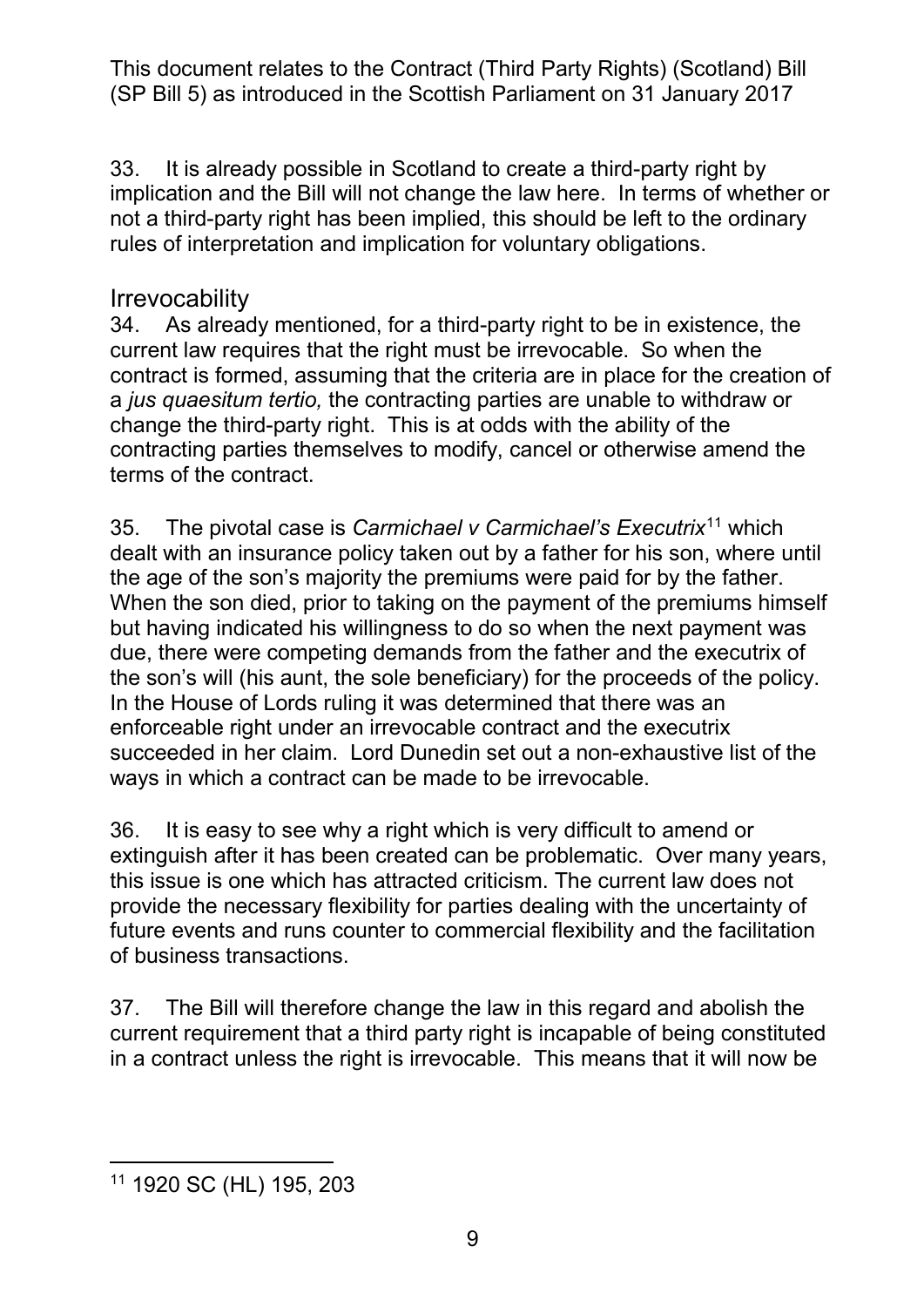possible for the contracting parties to, by agreement between themselves, modify or cancel a third-party right.

 38. In considering the implications of this change in the law, the SLC considered whether the ability to modify or cancel should be unfettered or should be qualified, so that once a certain point has been reached entitlement. The SLC decided that contracting parties should lose the ability to remove or change a third-party right once: whether it should be subject to some qualification. They decided that it contracting parties lose their freedom to withdraw, or alter, a third party's

- • any condition that has to be fulfilled before the right can be enforced has been fulfilled;
- • the contracting parties have given the third party notice of the third-party right; or
- contracting parties knew, or could have foreseen that the third party might do so. • the third party has acted in reliance on the right and the

 in. An organisation, subject to the profits of the business achieving a given the next three years to a daughter of one of the partners to help fund her (Tertia) is entitled to the first payment: 39. The SLC provides an example which demonstrates that the particular drafting of the agreement will inform how and when any irrevocability kicks level in any year, agrees that a certain amount will be paid annually over education. If the level of profit is achieved in year one then the daughter

 "Depending on the way in which the relevant agreement has been drafted, Tertia may be seen as having a unitary right to all three payments, or (perhaps more likely) as three different rights to payment each arising in successive years. Whichever, her rights are the years in question. If we suppose the second analysis of three separate successive rights applies, and all goes well for the firm in Year 1, Tertia's right in that year crystallises. But her rights in years 2 subject to the suspensive condition of the firm's profitability in each of and 3 are still vulnerable to the partners' decision to cancel or modify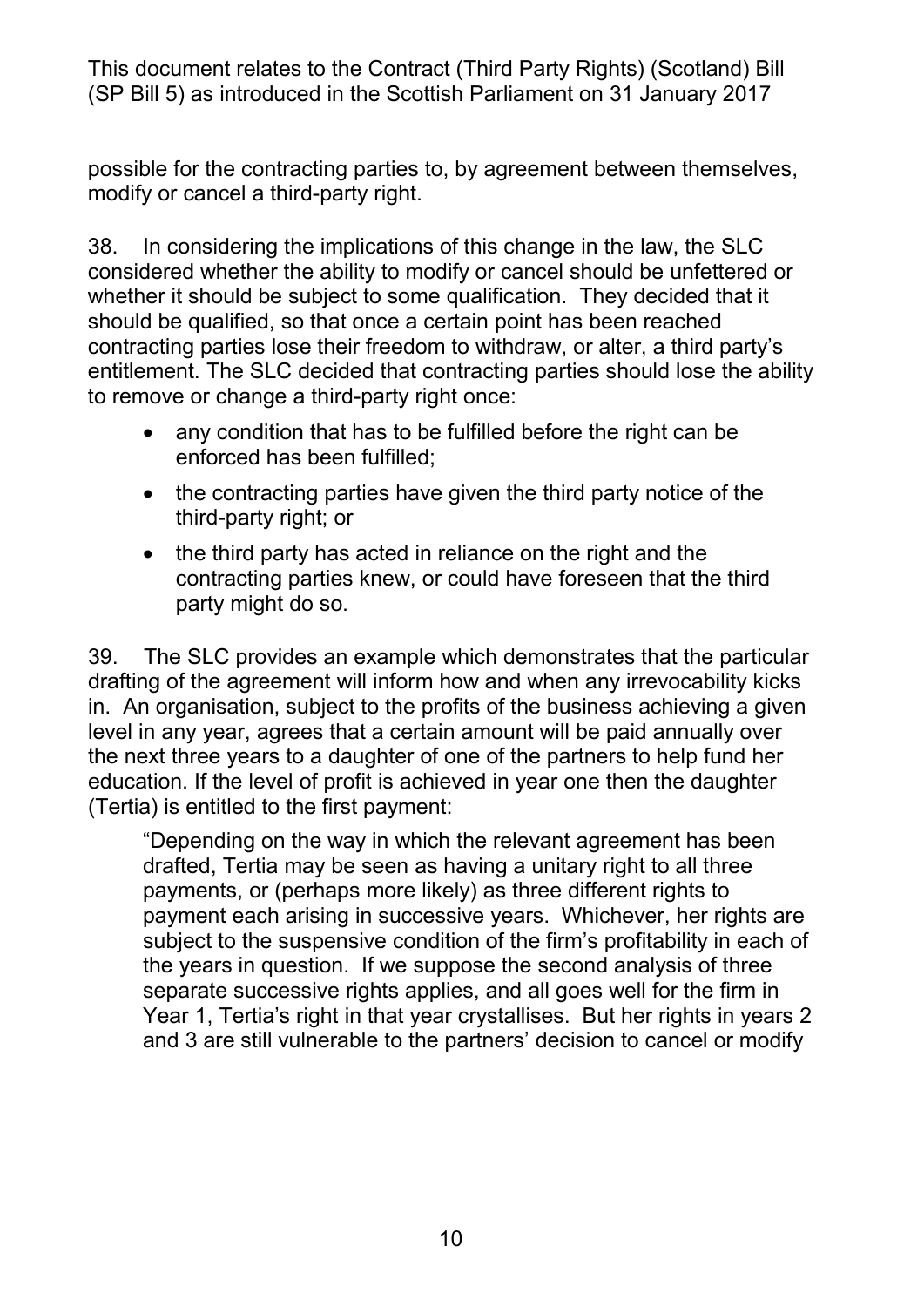the content of the right prior to the crystallisation in succeeding years". [12](#page-10-0) 

 40. In essence the contracting parties cannot modify or cancel a right if that would have the effect of retrospectively affecting an existing claim under the provisions before the change was made.

 that the contracting parties will not be able to cancel or modify the third- party right if they have notified the third party of that right - but they will 41. In the case of an unconditional right, the default position in the Bill is have the freedom to provide otherwise in the contract. Conversely if the contract includes an express statement to the effect that a third-party right is not capable of cancellation or modification then that will be given effect.

#### Remedies

 42. Currently, it seems clear that a third party is able to sue for payment due under a contract or for the implementation of their right. There is however some doubt about the ability of a third party to claim for damages against non-performance.

 43. The SLC considered whether or not to leave the issue of remedies to the principles of Scots law on this matter. When they looked at best practice across other jurisdictions they noted that in England and Wales the available for a breach of contract had they been a party to the contract. They concluded however that it was not entirely appropriate to treat a third party as a contracting party and that such a construct was artificial. 1999 Act provides third parties with the same remedies that would be

44. In what they termed the comparator instruments $^{\text{13}}$  the approach taken was to give the third party the same remedies that a contracting party would be entitled to were the undertaking in favour of such a party. The SLC concluded that this was a more suitable approach which has the

<span id="page-10-0"></span><sup>-</sup> $12$  SLC Review of Contract Law – Report on Third Party Rights No 245, July 2016 – page 72, paragraph 5.15.

<span id="page-10-1"></span><sup>&</sup>lt;sup>13</sup> The Draft Common Frame of Reference (DCFR), the UNIDROIT Principles of International Commercial Contracts (PICC) and the Common European Sales Law (CESL).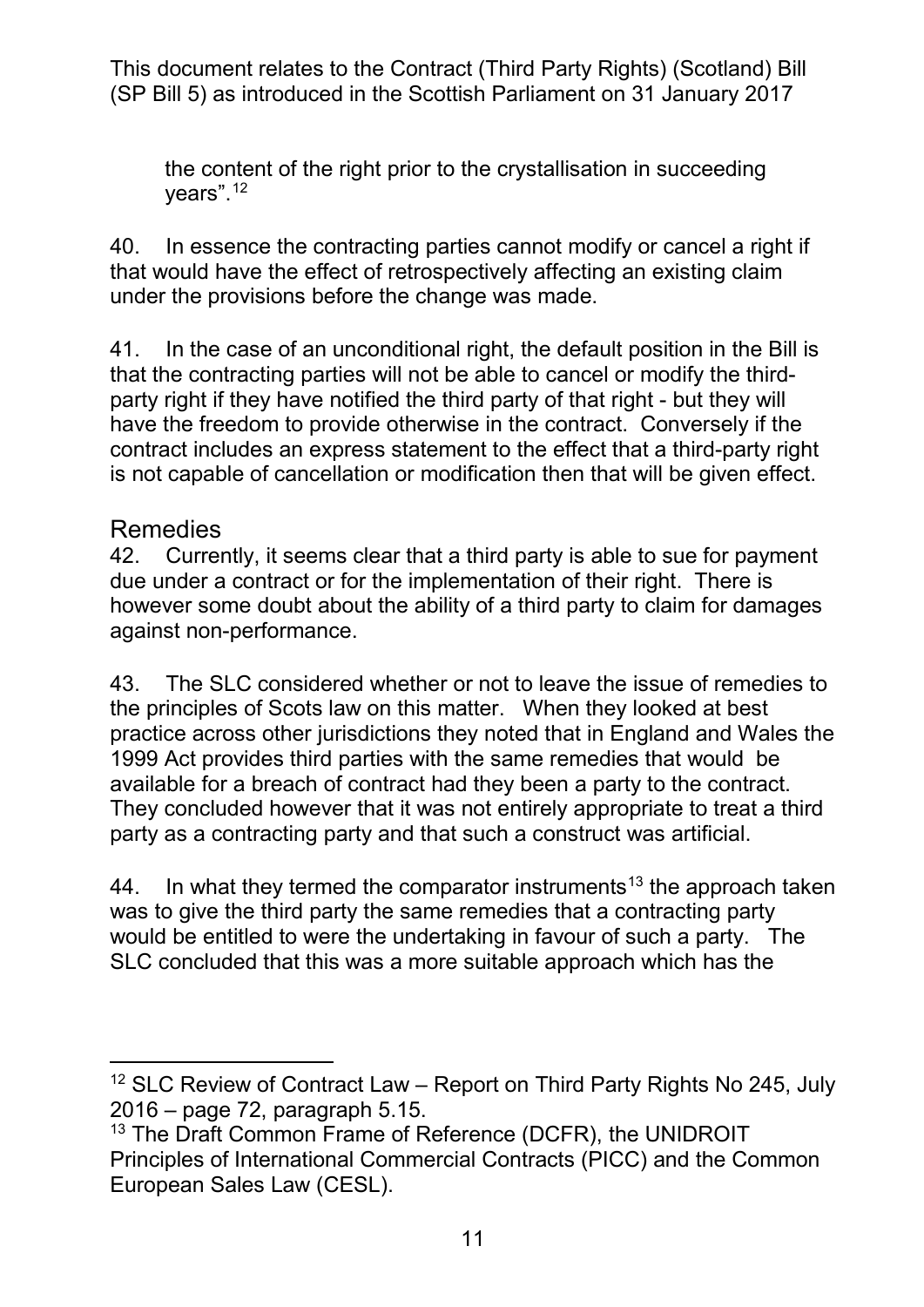advantage of drawing "upon the analogy of contract, in which the law on remedies is in general well-developed." [14](#page-11-0)

 45. Again this is intended to be the default position in the Bill. It remains open to the contracting parties to define exactly what remedies may be available to a third party which may involve excluding, restricting or extending them.

#### **Defences**

 46. The flip side of the availability of remedies to a third party is the contracting parties. Adopting a similar approach to that contained in the able to rely on all defences which they could use against the other party to defences which in turn are available to one or other or both of the comparator instruments would mean that the party bound to perform was the contract. The Bill therefore provides for this.

 be relevant to the third party's right. Typically a contract may contain a range of defences across a range of clauses. If the third party seeks to enforce a payment due to them under one particular part of the contract it will be unable to rely on defences which apply to unrelated parts of the 47. The provision is however qualified in so far as the defences must also contract.

#### **Arbitration**

-

 of their consideration of whether or not to include provisions relating to the enforcement of third party rights other than in court proceedings as part of 48. The availability of arbitration in the context of third party rights was not included as part of the SLC Discussion Paper.<sup>[15](#page-11-1)</sup> Instead it arose as part the draft Bill.

 England and Wales. The Act treats a third party as a party to the arbitration agreement in relation to a contractual term which is enforceable by that third party where there is a provision that a dispute in relation to that term goes to arbitration. In practice this means that whilst a third party can benefit from the arbitration process it must also arbitrate if it wants to 49. The 1999 Act makes provision for arbitration on third party rights for

<span id="page-11-0"></span><sup>&</sup>lt;sup>14</sup> SLC Report No 245 op Cit Page 90, paragraph 6.13.

<span id="page-11-1"></span><sup>&</sup>lt;sup>15</sup> SLC Discussion Paper No. 157 Op Cit.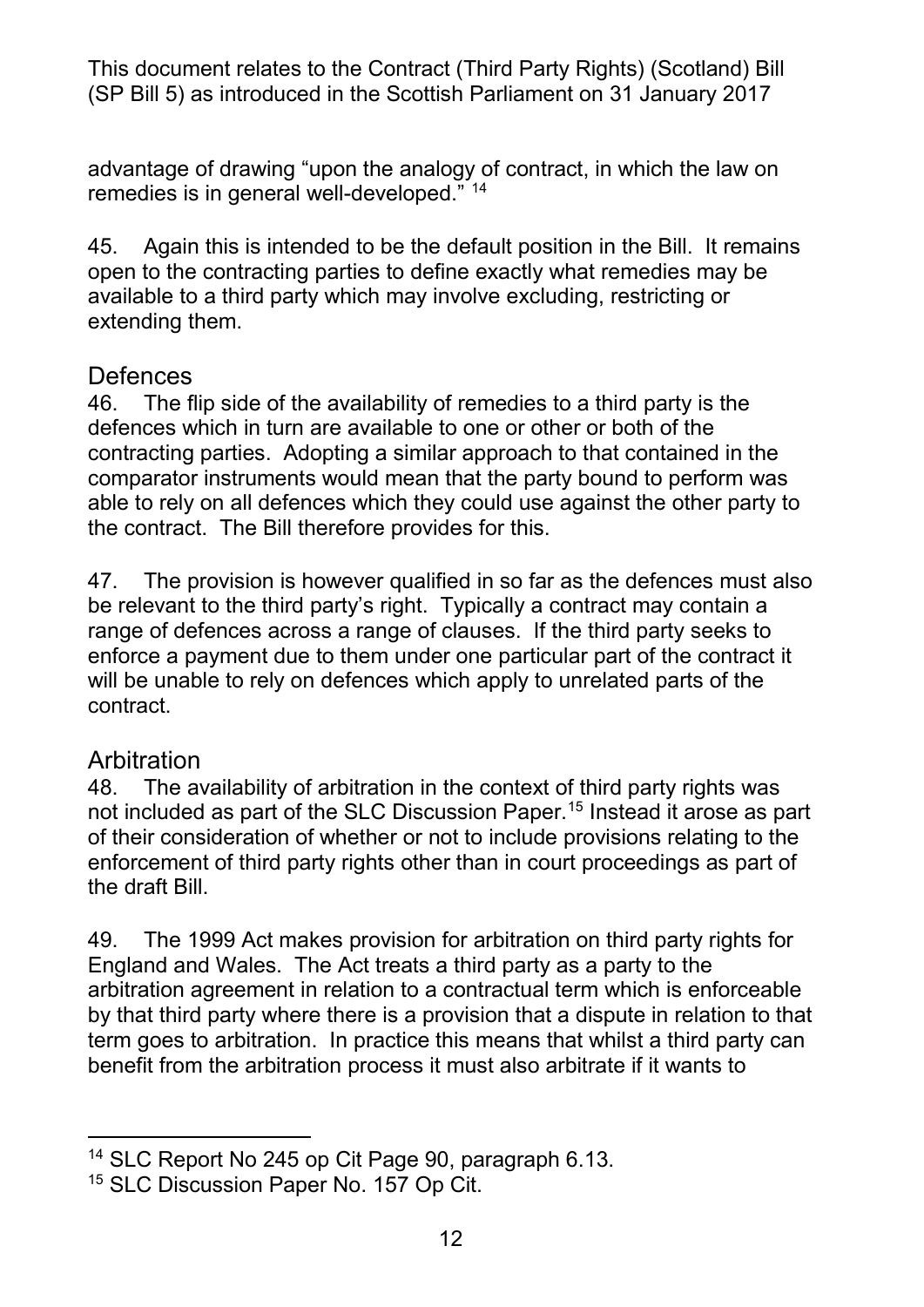enforce its right and therefore any court proceedings would be sisted until the arbitration process was completed or otherwise concluded.

 term of the contract gives a third party a unilateral right to require the non- performing party to the contract to submit to arbitration and if the third party agreement. However the third party may choose not to exercise the right.<br>This is the position, generally speaking, in other common law 50. The 1999 Act also makes provision in relation to the situation where a exercises that right they would be treated as a party to the arbitration jurisdictions $16$ .

 the issue of arbitration there was a consensus that it would be beneficial would also be advantages to the commercial sector trading across the border for the law in this regard to be similar. It was also thought that this could be beneficial in relation to family law matters. $^{18}$  $^{18}$  $^{18}$ 51. When the SLC consulted with the legal profession<sup>17</sup> specifically on and worthwhile to enable any arbitration agreement between the contracting parties to operate in respect of third party rights and that there

 Act 2010 ("the 2010 Act") by Dundas and Bartos that as the law stands in contained in the relevant contract. 52. The SLC agrees with the commentary<sup>19</sup> on the Arbitration (Scotland) Scotland a third party is a not a party to any arbitration agreement

 with other jurisdictions, the policy approach is to make similar provision to that of the 1999 Act, in Scots law. The Bill implements the SLC recommendation that for the purposes of the 2010 Act a third party will become a party to an arbitration agreement in the following circumstances: 53. In order to reflect modern arbitration law, and place Scotland on a par

 • where a contract contains an undertaking in favour of that third party and an arbitration agreement provides for a dispute on the matter to be resolved by arbitration; or

<span id="page-12-0"></span> $\overline{a}$ <sup>16</sup> Singapore (Contracts (Rights of Third Parties) Act 2001); Cayman Islands (Contracts (Rights of Third Parties) Law 2014; and Hong Kong (Contracts (Rights of Third Parties) Ordinance (c 623, 2015))

<span id="page-12-1"></span> $17$  SLC Report No. 245 Op Cit Paragraph 7.2

<span id="page-12-2"></span> $18$  Ibid - paragraph 7.23

<span id="page-12-3"></span><sup>&</sup>lt;sup>19</sup> Dundas and Bartos on the Arbitration (Scotland) Act 2010, Greens Practice Library, 21 August 2014 2<sup>nd</sup> Ed.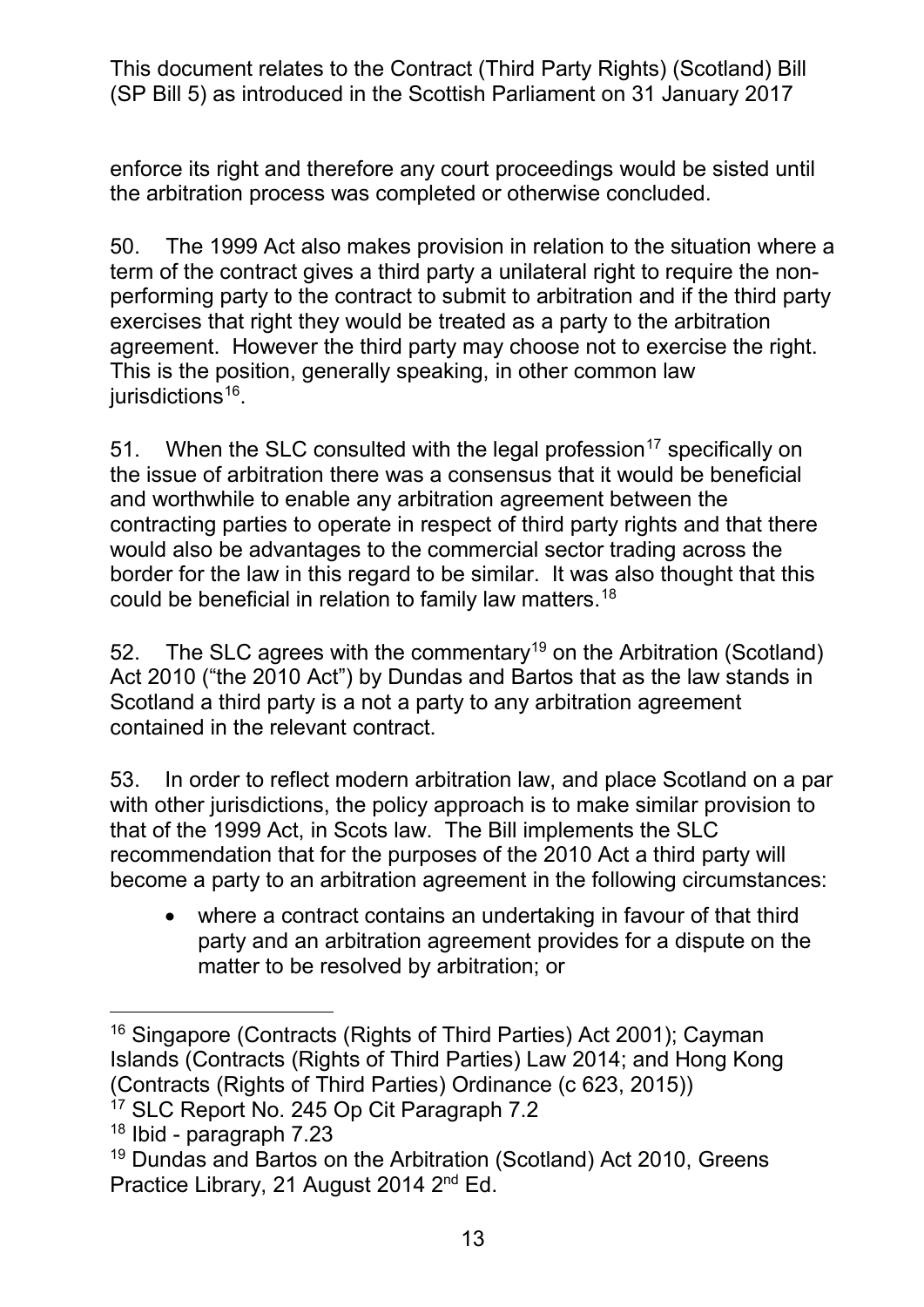• where an arbitration agreement provides that one or more descriptions of disputes between one or more of the contracting parties and a third party (other than those covered above) may be submitted to arbitration, and the third party invokes that agreement.

 54. However, on the basis that contracts cannot impose duties on third parties without their consent, and in line with other jurisdictions, a third party will not be bound to arbitrate. It needs to be recognised however that in so choosing, a third party may lose a valuable benefit.

#### Renunciation

 55. There was support for the inclusion of a statutory provision enabling a third party to renounce their right. It is foreseeable that there may be a range of circumstances where the third party wishes to reject the right to undesirable conditions. In principle and in practice a right should not be simply because they do not want the benefit or because it may be subject capable of being forced upon a third party.

 56. When a third-party right is given by the contracting parties, their not necessary for a third party to accept the right for it to come into by failing to acknowledge the right. Rather, it must be as the result of an active process that makes the fact of renunciation clear from the third the delivered documents providing the right to the contracting parties. intention to do so can be either express or implied. To mirror this, the Bill provides that renunciation can be either express or implied. Given that it is existence, it follows that implied renunciation could not simply be achieved party's actions. The SLC provides the example of the third party returning

 bringing the right to an end and it is not capable of revival. Otherwise it contracting parties and then the third party changed their mind and 57. Once a third party has renounced their right it has the effect of would be unreasonable if renunciation was communicated to the demanded their rights. This approach delivers certainty.

## Alternative approaches

 58. The only alternative approach considered is to allow the status quo to judicial reform. If this approach was taken, whilst some policy objectives might be achieved by the courts under the common law this cannot be continue and to effectively leave the courts to improve the law through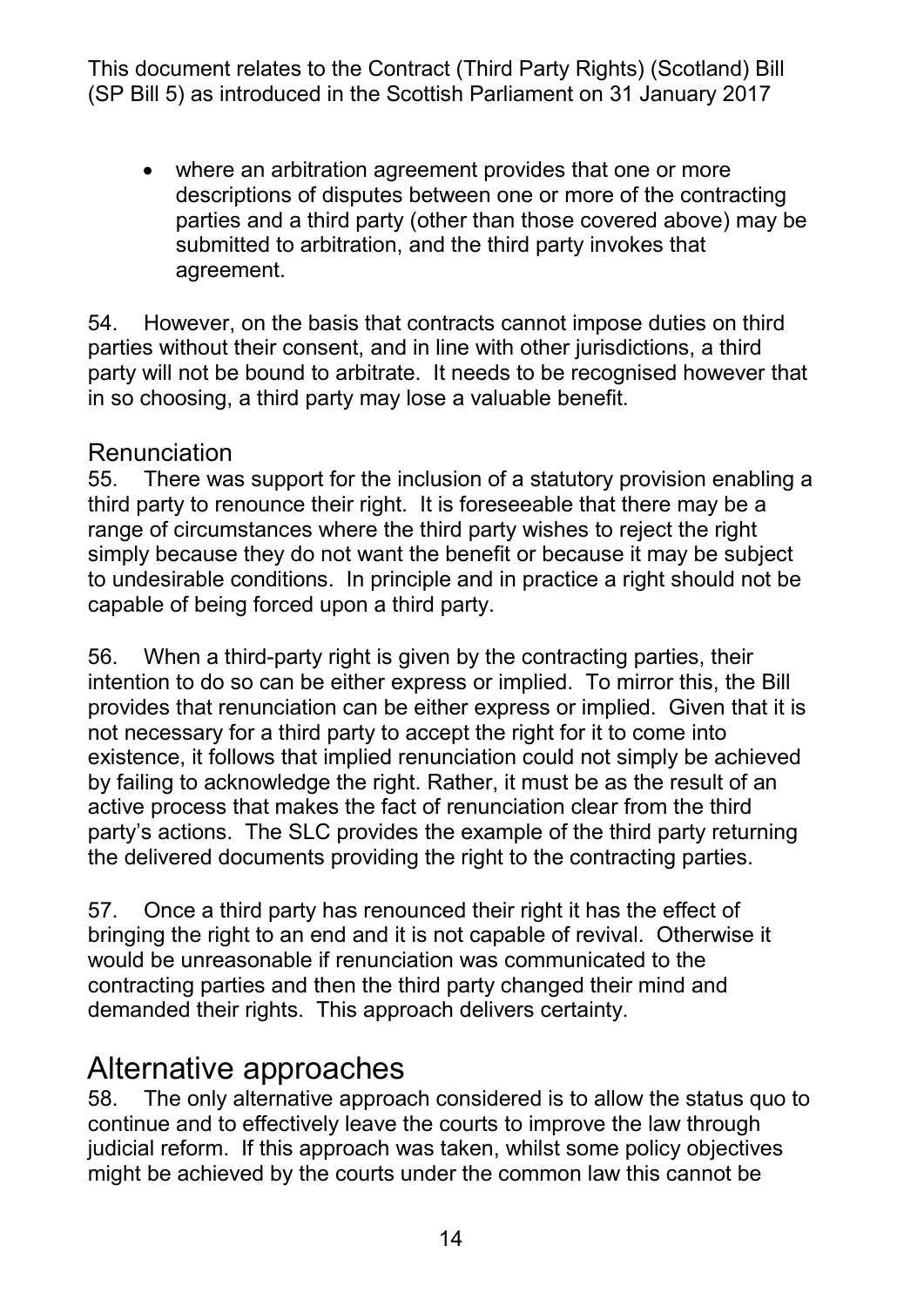predicted or guaranteed and would certainly take very much longer than the statutory route offered by the Bill. As the SLC records in its Business Regulatory Impact Assessment (BRIA)<sup>[20](#page-14-0)</sup>:

 "Left to itself, the common law can only be changed by a decision of Lords.<sup>21</sup> Under the doctrine of precedent, therefore, only a decision of the Supreme Court can change the law, and only if a suitable case an appropriate court. The leading case on third party rights and irrevocability in Scotland was decided in 1920 in the House of arose".

 with this approach that the policy objectives discussed above would be facts of that particular case. It would be unlikely to look at the law in the in the way that the Bill does. 59. But even assuming that a suitable case might arise, which may be doubtful if English law is being used instead, there is also no guarantee realised. In addition any court decision would examine only the relevant round and would therefore be unlikely to produce a comprehensive solution

 60. This uncertainty is hugely unsatisfactory for practitioners and others. We therefore see no benefits in this approach. The law in Scotland on third individuals alike. party rights would be likely to remain out of date and inflexible and would continue to constitute an unnecessary hindrance to business and

61. Mr Douglas Mathie, then of Brodies LLP and now of CMS Cameron McKenna, described the law in this area as 'massively inflexible' and is quoted in the Scottish Law Commission Report as noting:

 to create flexible third party rights. The solution was to expressly apply the English Act to the third party rights clause, but have the rest "Recently I had a contract that had to be Scots law, but also needed of the Agreement subject to Scots law."

62. This situation will remain unless the Bill is passed.

-

<span id="page-14-0"></span><sup>20</sup><http://www.scotlawcom.gov.uk/publications/reports/2010-present/>

<span id="page-14-1"></span> $21$  Carmichael v Carmichael's Ex 1920 (SC) HL 195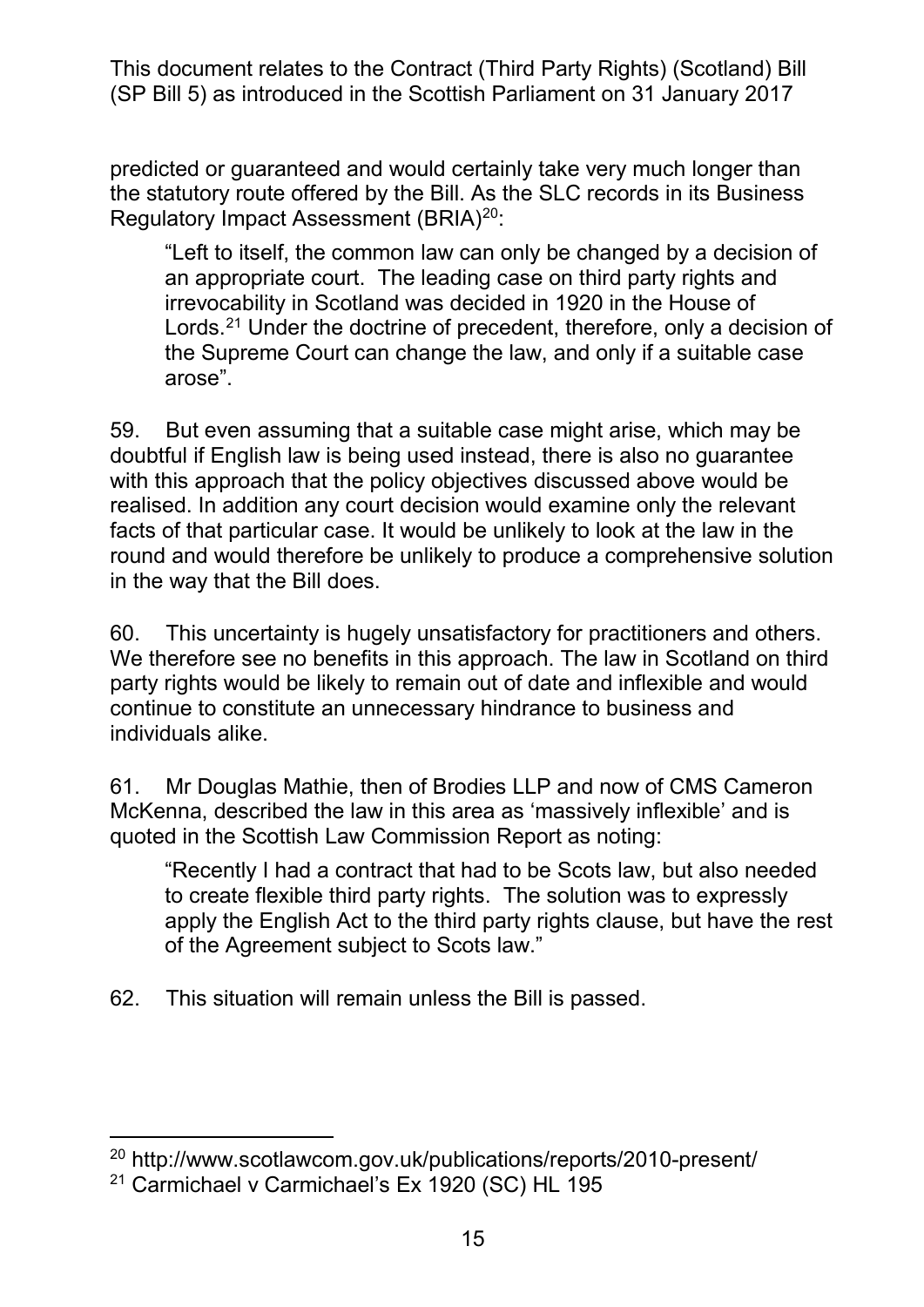# Consultation<br>63. The SLC has

The SLC has carried out a comprehensive consultation in accordance with the SLC's established practice in conducting law reform projects.

 the general review of contract law. Consultation responses were overwhelmingly in favour of statutory clarification of the existing common 64. The SLC's Discussion Paper was published in March 2014 as part of law on third party rights in Scots law. As part of that process the SLC established an Advisory Group which comprised members of the legal profession and academics. This was supplemented with a Judicial Advisory Group and additional ad hoc input from a further mix of members of the legal profession and academics.

 65. The SLC released a revised draft of the Bill for further comments in January 2016.<sup>[22](#page-15-0)</sup> This draft did not generate as significant a volume of drafting issues, such as favouring alternative terminology for certain concepts, whilst expressing support for the overall concept of the Bill. When commenting on the draft Bill, the Law Society of Scotland's director comments as the previous Discussion Paper, but responses focussed on of law reform said:

 believe that the legislation will provided clarity and certainty. It is a "We fully support the intention of the Third Party Rights Bill and significant improvement and development on the current common  $law<sup>23</sup>$ .

 the public were able to comment on the proposals. At no stage of the statutory provision on third party rights would have an adverse effect on Scots law, only the contrary. 66. At each stage of this process, members of the legal profession and consultation process have comments been received to the effect that

67. The arbitration provisions were the subject of an extensive informal consultation process during the preparation of the SLC's Report. The

-22

<span id="page-15-0"></span>[http://www.scotlawcom.gov.uk/files/6514/5252/9147/A9\\_provisions\\_2015-](http://www.scotlawcom.gov.uk/files/6514/5252/9147/A9_provisions_2015-12-29.pdf) [12-29.pdf](http://www.scotlawcom.gov.uk/files/6514/5252/9147/A9_provisions_2015-12-29.pdf)

<span id="page-15-1"></span><sup>23</sup> [https://www.lawscot.org.uk/news/2016/01/law-society-supports](https://www.lawscot.org.uk/news/2016/01/law-society-supports-proposed-third-party-rights-bill/)[proposed-third-party-rights-bill/](https://www.lawscot.org.uk/news/2016/01/law-society-supports-proposed-third-party-rights-bill/)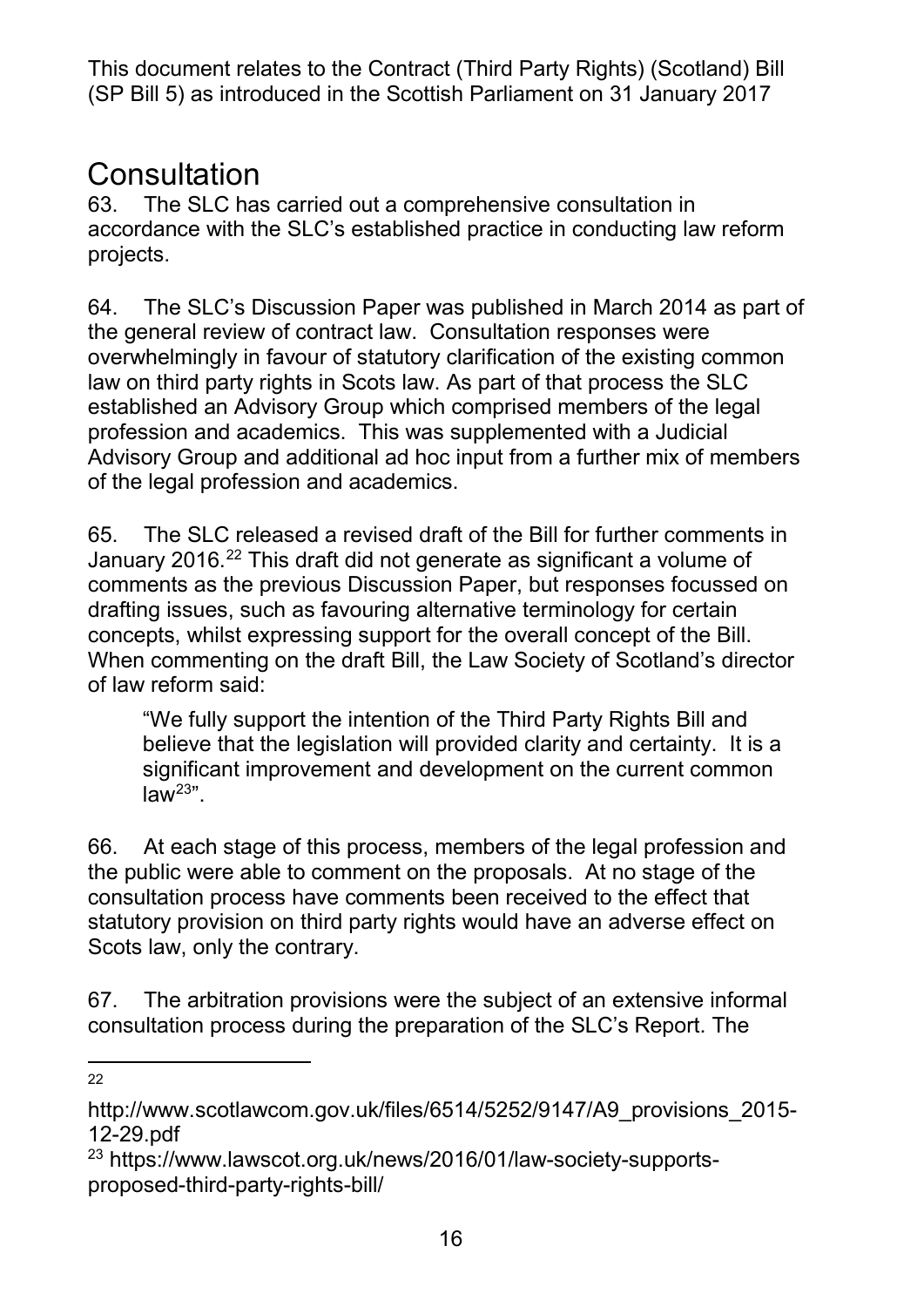process involved the Scottish Arbitration Centre, the Chartered Institute of Arbitrators (Scotland), and the Scottish Council for International Arbitration. Law Commissioner for England and Wales during the preparation of the Professor Andrew Burrows QC (Oxford), who had been the responsible equivalent provisions in the English Act of 1999, was also consulted by the SLC.

 68. In completing the BRIA the SLC also consulted with a range of business interests.

 consultation on the Report and invited comments from a number of the principles of the Bill and offered a range of comments on the Bill itself which have been taken into consideration. 69. In addition the Scottish Government carried out some targeted stakeholders - two responses were received. Both were very supportive of

# Effects on equal opportunities, human rights, island communities, local government, sustainable development etc.

#### Equal Opportunities

 party rights and places it on a statutory footing. Parties to a contract have the choice of whether or not to confer third party rights and may for the exclude the giving of third party rights. 70. The Bill is facilitative; it reforms the existing common law on third avoidance of any doubt reference the legislation in order to explicitly

 71. For these reasons the Scottish Government concludes that the Bill will not impact negatively on a person by virtue of their particular religion, belief, age, sexual orientation, gender, race or ethnicity. As such, the Bill will not in any way hinder access to equal opportunities.<br>Human Rights

 72. The Scottish Government has considered the effect of the provisions of this Bill on human rights: in particular on (i) Article 6 of the European Convention on Human Rights (the ECHR) (right to a fair trial) and (ii) Article 1 of the First Protocol (A1P1) (protection of property). The Scottish Government has considered the extent to which the provisions on arbitration engage Article 6 ECHR. This Bill enables arbitration in respect of third party rights in the two scenarios provided for in section 9 (see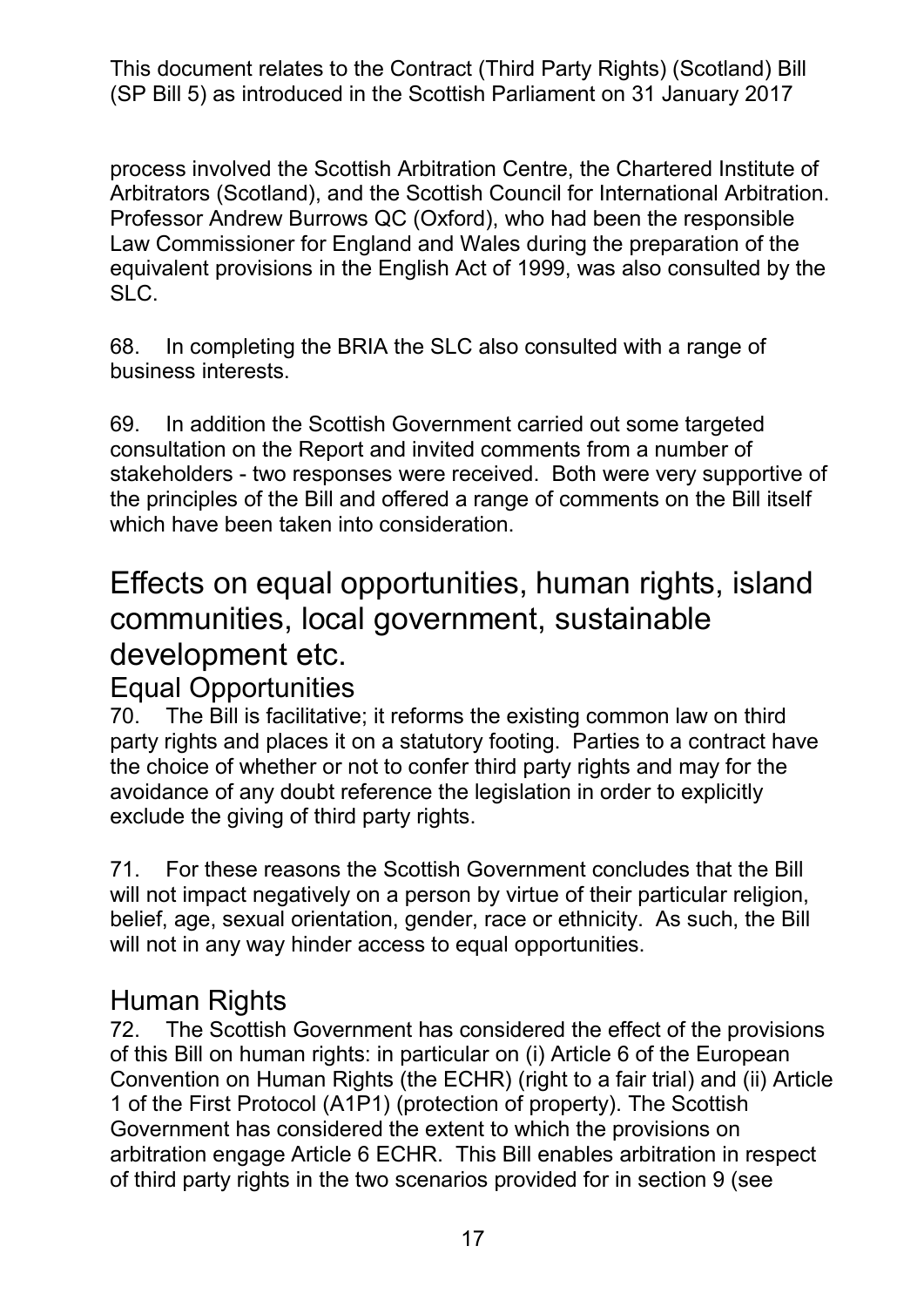private tribunal to produce a final and binding determination of the dispute. paragraphs 48 to 54 above). Arbitration is a procedure whereby parties agree to submit a dispute between them to an arbitrator who will act as a By agreeing to go to arbitration, the parties voluntarily deny themselves recourse to the courts.

73. freely and unequivocally choose to do  $\text{so}^{24}$ . Article 6 does not prohibit the use of arbitration as a means of resolving disputes about civil rights and obligation as it is open to parties to waive their Article 6 rights to a public hearing and judgment if the parties

freely and unequivocally choose to do so<sup>[24](#page-17-0)</sup>.<br>74. The Bill does not compel a third party to submit a dispute to arbitration proceedings and therefore does not remove the third party's responding to a dispute being raised against it, waives the right to a judicial right to a fair and public hearing by an independent and impartial tribunal established by law. The effect of the Bill is that a third party who takes a voluntary step into the arbitration process, either by initiating it or in hearing which meets the full requirements of Article 6.

75. This issue is discussed at paragraphs 7.50-59 of the SLC Report. $25$ 

 76. The Scottish Government considered whether section 11 of the Bill a third-party right or the corollary right of a contracting party to plead in defence that a claim by the third party is time-barred  $26$ . interferes with A1P1 rights – specifically, the right of a third party to enforce

 77. Section 11 of the Bill provides that third party rights are to be treated as obligations arising from the contract for the purposes of the Prescription and Limitation (Scotland) Act 1973 and thus the short negative prescriptive

<span id="page-17-0"></span>-24 Suovaniemi v Finland (Appl. No. 31737/96), 23 February 1999.

<span id="page-17-1"></span>25 Scottish Law Commission Discussion Paper Op Cit Pages 118-121, paragraph [7.50-7.59](https://7.50-7.59)

<span id="page-17-2"></span> interests and possessions. See Pressos Compania Naviera SA v. Belgium (1996) 21 EHRR 301 where the ECtHR held that a claim for damages by legislation which removed a defence to an action for damages.  $26$  A1P1 protects not only tangible property, but a range of economic could be an asset and a 'possession' for the purpose of A1P1. See also AXA General Insurance Limited and Others v. The Lord Advocate and others [2011] UKSC 46 in which the Supreme Court was prepared to accept that a possession held by the appellants was being interfered with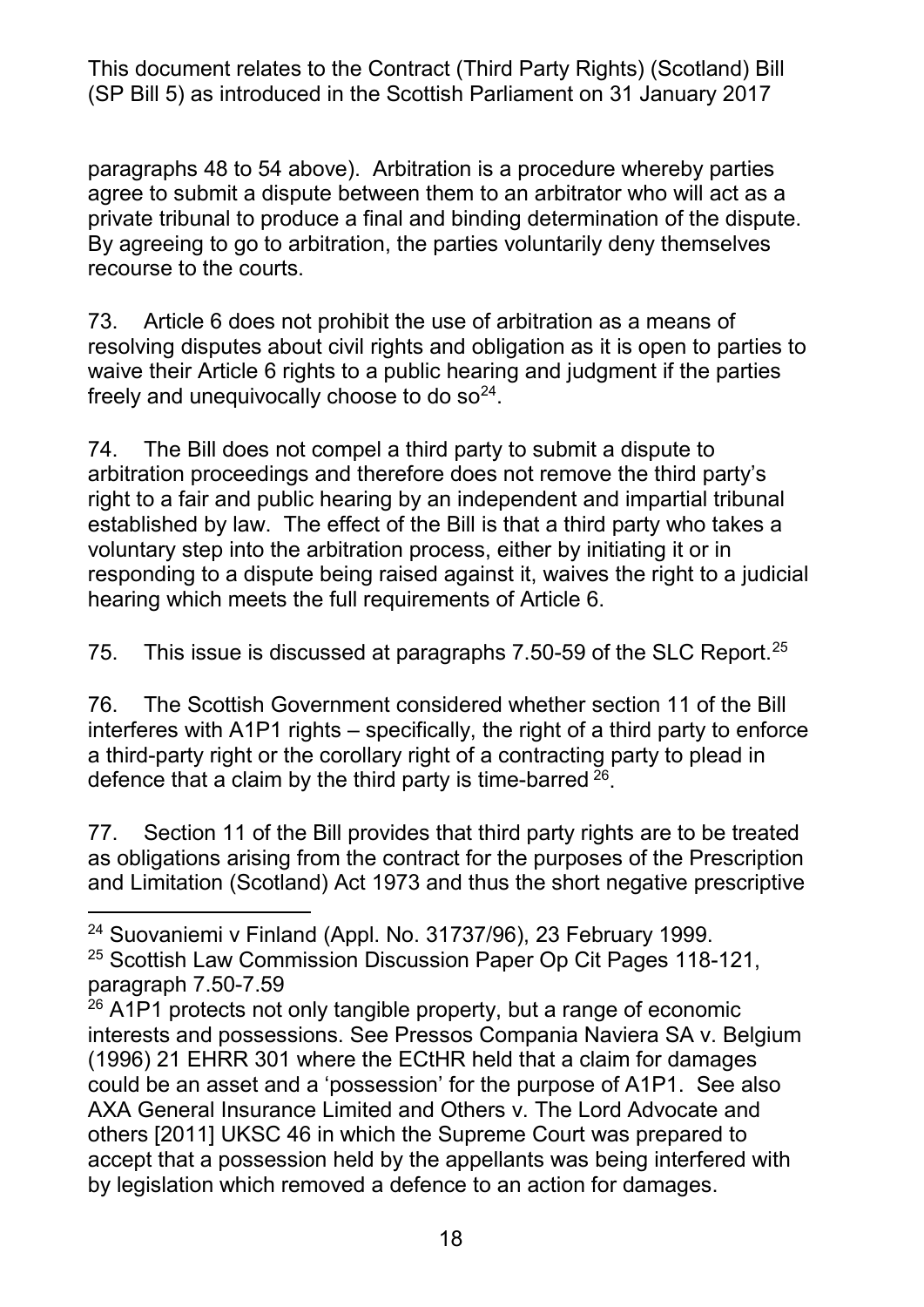period applies in relation to third party rights. This rule extends both to third party rights created under the Bill and to those arising under the common law of j*us quaesitum tertio*.

 78. As this provision merely puts the current law on an express statutory footing (and thus is not retrospective), the Bill does not interfere with any A1P1 rights which may exist.

#### Island Communities

79. No detrimental effects are anticipated.

#### Local Government

 proposals update Scots law generally, and are not of particular relevance to any particular part of Scotland or any local authorities. Local authorities, like any other person, will be able to take advantage of the Bill's provisions. 80. We do not anticipate any adverse effect on local government. The

#### Sustainable Development

 81. No detrimental effects are anticipated. By ensuring that the law is upto-date and fit for purpose, it may encourage greater use of Scots law in this area which would have consequential benefits for the Scottish economy.